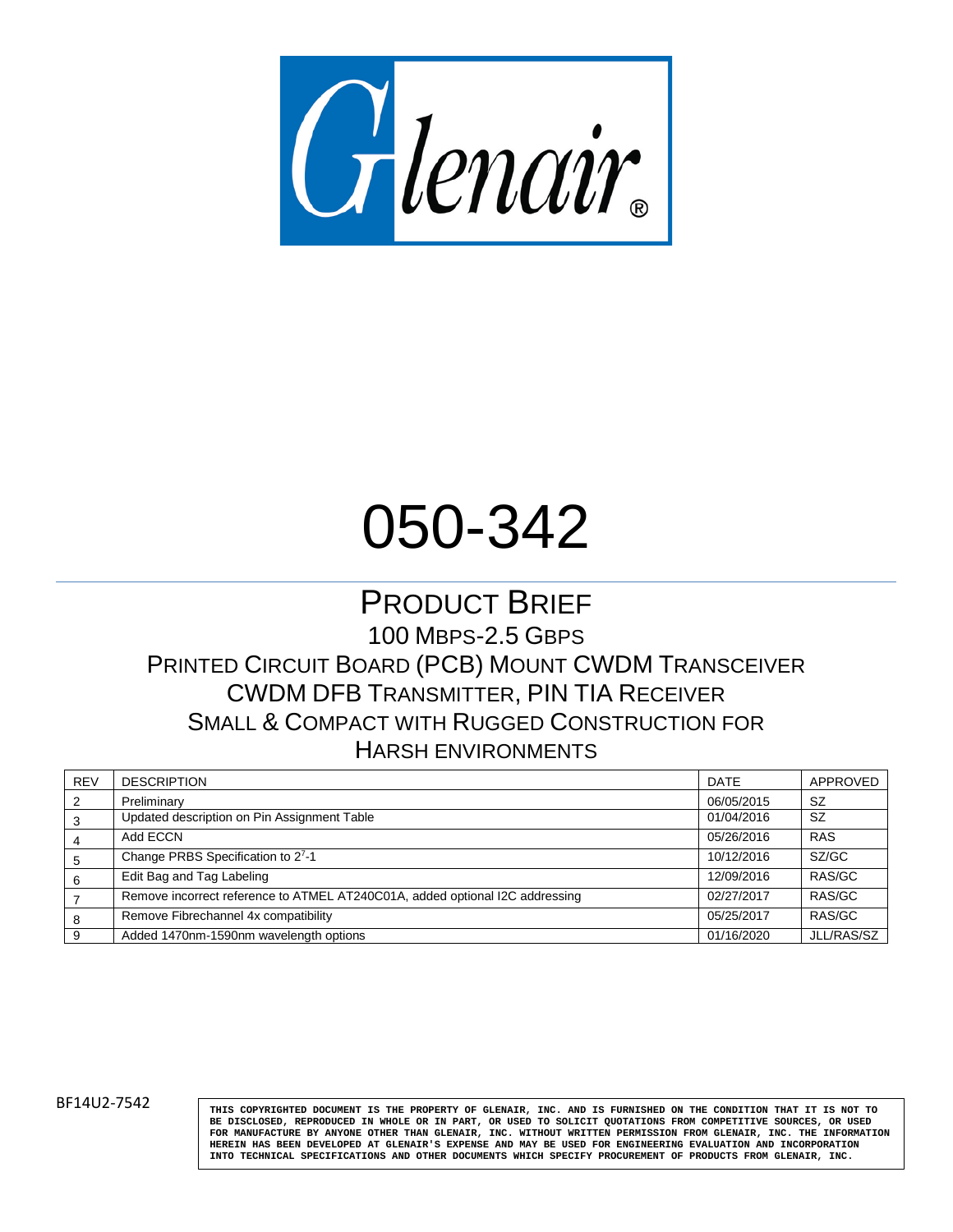

### *PCB Mount Fiber Optic CWDM Transceiver, 100M-2.5Gbps, SMF, 3.3V*

Glenair 050-342, is a ruggedized harsh environment PCB mount Transceiver with electrical and optical functionality equivalent to SFP transceivers but with mechanical design that is suited to the harsh temperature and vibration environments found in the Military, Aerospace, Railway, Oil and Gas, and Industrial applications. The PCB mount optical transceivers also support Digital Monitoring Interface (DMI) features in accordance with SFF 8472. The Transceiver is comprised of a transmitter section and a receiver section that resides on a common package and interface with a host board through a high speed electrical connector.

The transmitter section consists of a CWDM DFB Transmitter Optical Subassembly (TOSA) and laser driver. The TOSA is driven by a laser driver, which converts differential CML logic signals into an analog laser diode drive current. This laser driver circuit requires DC balanced input signals to operate properly (examples of balanced signals would include 4B/5B or 8B10B encoding)

The receiver section consists of a Receiver Optical Subassembly (ROSA) and limiting amplifier to provide quantized CML output signals.

#### **KEY FEATURES/BENEFITS**

- SFP Compatible Electrical I/O signal levels
- **CWDM DFB lasers to support up to 2.5 Gbps**
- **PIN PD to support high sensitivity up to 4.25 Gbps**
- **Industry standard CML input and outputs that** make for simple integration on customer host PCB
- **Glenair Rugged GC Optical connector**
- **Transceiver is securely mounted with screws to** PCB to ensure excellent shock and vibration performance
- High-Speed Electrical plug-in connector eliminates the need for soldering & enables ease of servicing
- Compact Size: Approx. 0.8" x 0.9" x 0.5"
- -40°C to +85°C Operating Case Temperature
- Glenair fiber jumpers connect from transceiver to any Glenair Mil/Aero Fiber Optic Connector Style

*Glenair* 

- Evaluation fixtures available
- Digital Diagnostic and Monitoring (DMI) based on SFF-8472

#### **APPLICATIONS**

- Harsh Environment such as: Airborne, Tactical, Railway, Industrial, Oil and Gas and Shipboard applications
	- o Ethernet, Fibrechannel 1x, 2x, sFPDP

| <b>HOW TO ORDER</b> | <b>Part Number Development Options</b><br>Table 1                   |                      |                      |           |                     |               |                                        |  |  |  |
|---------------------|---------------------------------------------------------------------|----------------------|----------------------|-----------|---------------------|---------------|----------------------------------------|--|--|--|
| <b>Part Number</b>  | Two Wire<br><b>Address</b>                                          | <b>Wavelengths</b>   |                      |           |                     | Temperature** | <b>Screw</b><br>Length**<br>(Mod Code) |  |  |  |
| 050-342             | $Blank = A2h$                                                       | $-1D-1270 = 1270$ nm | $-1D-1430 = 1430$ nm | $Blank =$ | $Blank =$           |               |                                        |  |  |  |
|                     |                                                                     | $-1D-1290 = 1290$ nm | $-1D-1450 = 1450$ nm | Standard  | Standard            |               |                                        |  |  |  |
| <b>PCB Mount</b>    | Other Options:                                                      | $-1D-1310 = 1310nm$  | $-1D-1470 = 1470$ nm |           |                     |               |                                        |  |  |  |
| <b>CWDM</b>         | C <sub>0</sub> . C <sub>2</sub> . C <sub>4</sub> . C <sub>6</sub> . | $-1D-1330 = 1330nm$  | $-1D-1490 = 1490$ nm |           | $-954 - XXX =$      |               |                                        |  |  |  |
| Transceiver, SMF,   | C8, CA, CC, CE,                                                     | $-1D-1350 = 1350$ nm | $-1D-1510 = 1510nm$  |           | <b>IAW Mod Code</b> |               |                                        |  |  |  |
| $0.1 - 2.5$ Gbps    | D <sub>0</sub> , D <sub>2</sub> , D <sub>4</sub> , D <sub>6</sub> , | $-1D-1370 = 1370$ nm | $-1D-1530 = 1530$ nm |           | 954                 |               |                                        |  |  |  |
|                     | D8, DA, DC, DE                                                      | $-1D-1390 = 1390$ nm | $-1D-1550 = 1550$ nm |           |                     |               |                                        |  |  |  |
|                     |                                                                     | $-1D-1410 = 1410$ nm | $-1D-1570 = 1570$ nm |           |                     |               |                                        |  |  |  |
|                     |                                                                     |                      | $-1D-1590 = 1590$ nm |           |                     |               |                                        |  |  |  |

*Example: 050-342C0-1D-1270*

*PCB Mount CWDM Transceiver, SMF, 1270nm, Two Wire Address = C0h, Data Rate = 100 Mbps – 2.5 Gbps,* 

*Standard Temperature Range, Standard Screw Length*

*\*\*Temperature and Screw Length Mod Codes will not be added onto Digital Memory ID (See Table 9)*

©2015 Glenair, Inc. **REV: 9** US Cage Code 06324 Printed in USA **GLENAIR, INC.** ∙ 1211 AIR WAY ∙ GLENDALE, CA 91201-2497∙ TEL: 818-247-6000∙ FAX: 818-500-9912 [www.glenair.com](http://www.glenair.com/) **E-mail:** [sales@glenair.com](mailto:sales@glenair.com) **PAGE 2 of 15** E-mail: sales@glenair.com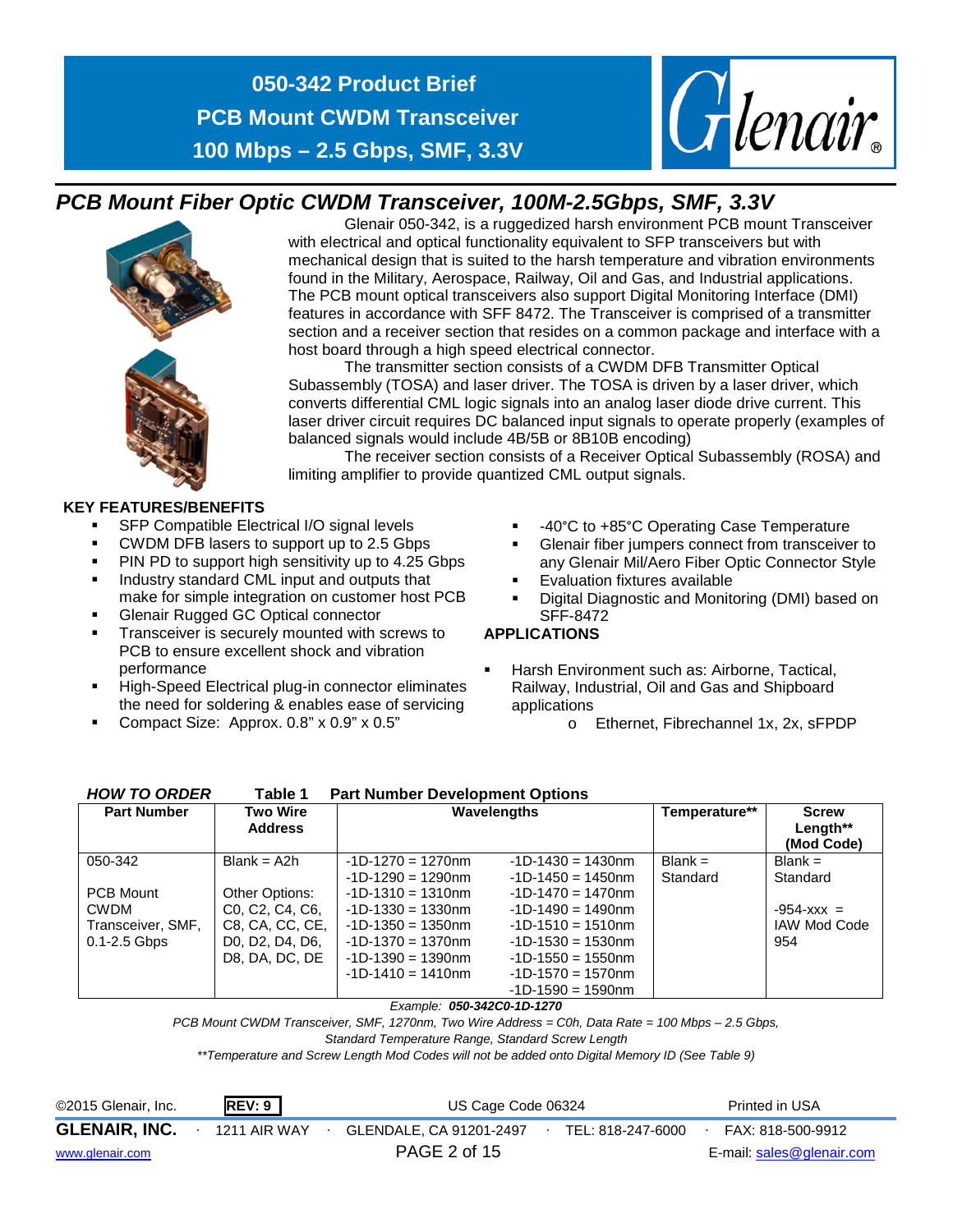

#### *Ratings and Specifications*

#### **TABLE 2 ABSOLUTE MAXIMUM RATINGS**

| Parameter           | <b>Symbol</b>              | Min    | тур | Max    | <b>Units</b> | <b>Notes</b>                                    |
|---------------------|----------------------------|--------|-----|--------|--------------|-------------------------------------------------|
| Storage Temperature | Ts                         | $-55$  |     | $+100$ | $\sim$<br>ັ  |                                                 |
| Supply Voltage      | $\mathsf{v}_{\mathsf{cc}}$ | $-0.4$ |     | 3.8    |              | VccT & VccR may not differ by<br>more than 0.5V |

#### **TABLE 3 OPERATING CONDITIONS**

| <b>Parameter</b>               | Symbol                             | Min   | Typ | Max   | <b>Units</b> | <b>Notes</b>             |
|--------------------------------|------------------------------------|-------|-----|-------|--------------|--------------------------|
| <b>Operating Temperature</b>   | $\mathsf{I}$ op                    | $-40$ |     | +85   | °C           |                          |
| Supply Voltage                 | $V_{\rm cc}$                       | 3.135 | 3.3 | 3.465 |              |                          |
| <b>Supply Current</b>          | lcc.                               |       | 210 | 250   | mA           | Typical $@ + 85^\circ C$ |
| Power Supply Noise (Peak-Peak) | $\mathsf{V}_{\mathsf{CC\_ripple}}$ |       |     | 100   | mV           |                          |

#### **TABLE 4 ELECTRO-OPTICAL CHARACTERISTICS – TRANSMITTER**

| <b>Parameter</b>            | Symbol                 | Min            | Тур  | Max    | <b>Units</b>    | <b>Notes</b>             |
|-----------------------------|------------------------|----------------|------|--------|-----------------|--------------------------|
| <b>Optical Output Power</b> | $P_{OUT}$              | $-2$           | 1.5  | $+3.5$ | dB <sub>m</sub> |                          |
| Extinction Ratio, 1.25Gbps  | Er                     | $\overline{7}$ | 10   |        | dB              | Exceeds OMA for GbE, 1FC |
| Extinction Ratio, 2.5Gbps   | Er                     | 6              |      |        |                 | Exceeds OMA for 2FC      |
| Optical Wavelength, 1270    | $\lambda_{\text{OUT}}$ | 1261           | 1270 | 1278.5 | nm              |                          |
| Optical Wavelength, 1290    | $\lambda_{\text{OUT}}$ | 1281           | 1290 | 1298.5 | nm              |                          |
| Optical Wavelength, 1310    | $\lambda_{\text{OUT}}$ | 1301           | 1310 | 1318.5 | nm              |                          |
| Optical Wavelength, 1330    | $\lambda_{\text{OUT}}$ | 1321           | 1330 | 1338.5 | nm              |                          |
| Optical Wavelength, 1350    | $\lambda_{\text{OUT}}$ | 1341           | 1350 | 1358.5 | nm              |                          |
| Optical Wavelength, 1370    | $\lambda_{\text{OUT}}$ | 1361           | 1370 | 1378.5 | nm              |                          |
| Optical Wavelength, 1399    | $\lambda_{\text{OUT}}$ | 1381           | 1390 | 1398.5 | nm              |                          |
| Optical Wavelength, 1410    | $\lambda_{\text{OUT}}$ | 1401           | 1410 | 1418.5 | nm              |                          |
| Optical Wavelength, 1430    | $\lambda_{\text{OUT}}$ | 1421           | 1430 | 1438.5 | nm              |                          |
| Optical Wavelength, 1450    | $\lambda_{\text{OUT}}$ | 1441           | 1450 | 1458.5 | nm              |                          |
| Optical Wavelength, 1470    | $\lambda_{\text{OUT}}$ | 1461           | 1470 | 1478.5 | nm              |                          |
| Optical Wavelength, 1490    | $\lambda_{\text{OUT}}$ | 1481           | 1490 | 1498.5 | nm              |                          |
| Optical Wavelength, 1510    | $\lambda_{\text{OUT}}$ | 1501           | 1510 | 1518.5 | nm              |                          |
| Optical Wavelength, 1530    | $\lambda_{\text{OUT}}$ | 1521           | 1530 | 1538.5 | nm              |                          |
| Optical Wavelength, 1550    | $\lambda_{\text{OUT}}$ | 1541           | 1550 | 1558.5 | nm              |                          |
| Optical Wavelength, 1570    | $\lambda_{\text{OUT}}$ | 1561           | 1570 | 1578.5 | nm              |                          |
| Optical Wavelength, 1590    | $\lambda_{\text{OUT}}$ | 1581           | 1590 | 1598.5 | nm              |                          |

| ©2015 Glenair, Inc.  | REV: 9       | US Cage Code 06324                           | Printed in USA            |
|----------------------|--------------|----------------------------------------------|---------------------------|
| <b>GLENAIR, INC.</b> | 1211 AIR WAY | GLENDALE, CA 91201-2497<br>TEL: 818-247-6000 | FAX: 818-500-9912         |
| www.glenair.com      |              | PAGE 3 of 15                                 | E-mail: sales@glenair.com |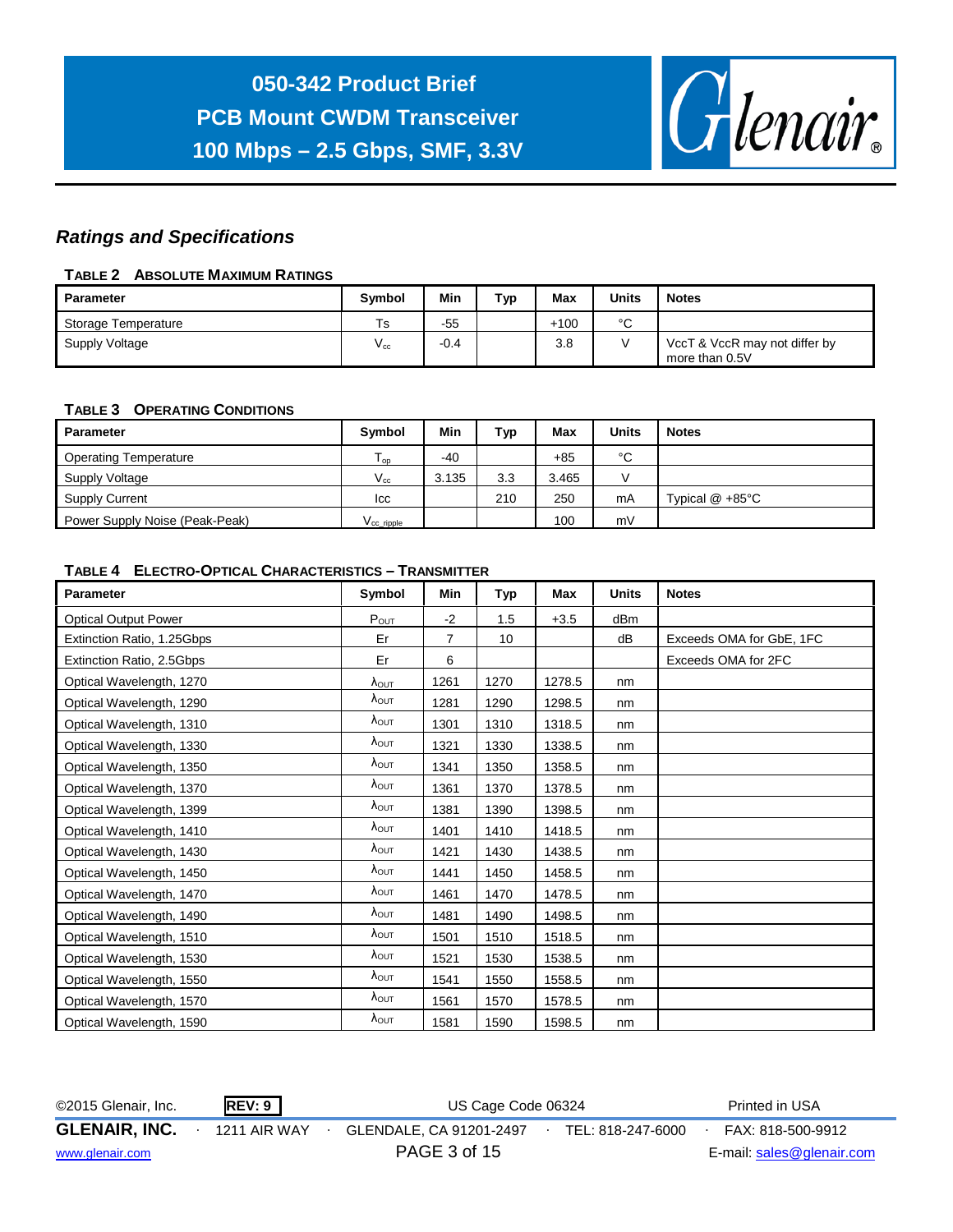

### *Ratings and Specifications (continued)*

#### **TABLE 4 ELECTRO-OPTICAL CHARACTERISTICS – TRANSMITTER (CONTINUED)**

| Spectral Width, rms                      | Δλ          |     |     |        | nm         |                       |
|------------------------------------------|-------------|-----|-----|--------|------------|-----------------------|
| Side Mode Suppression Ratio              | <b>SMSR</b> | 30  |     |        | dB         |                       |
| <b>Relative Intensity Noise</b>          | <b>RIN</b>  |     |     | $-117$ | dB/Hz      |                       |
| Transmitter Differential Input Impedance | <b>Rin</b>  |     | 100 |        | Ohms       | AC coupled Internally |
| Differential Input Voltage               | Vin d       | 250 |     | 2200   | $mV_{p-p}$ | CML, 100 ohm          |

#### **TABLE 5 ELECTRO-OPTICAL CHARACTERISTICS - RECEIVER**

| <b>Parameter</b>                            | Symbol                        | Min  | Тур   | Max   | <b>Units</b>    | <b>Notes</b>            |
|---------------------------------------------|-------------------------------|------|-------|-------|-----------------|-------------------------|
| Sensitivity, BER 10-12, PRBS 27-1, Er 10 dB | $P_{IN}$                      |      | $-23$ | $-20$ | dBm             | PIN PD @ 1.25 Gbps      |
| Sensitivity, BER 10-12, PRBS 27-1, Er 10 dB | $P_{IN}$                      |      | $-22$ | $-19$ | dBm             | PIN PD @ 2.5 Gbps       |
| Overload, BER 10-12, PRBS 27-1              | $P_{IN}$                      | -1   |       |       | dBm             | @1.25Gbps or @ 2.5 Gbps |
| <b>Optical Wavelength</b>                   | ΛıΝ.                          | 1260 |       | 1600  | nm              |                         |
| Receiver Differential Output Impedance      | Rout                          |      | 100   |       | Ohms            | AC coupled internally   |
| Differential Output Voltage Swing           | Vout_d                        | 600  |       | 1200  | $mV_{p-p}$      | CML, 100 ohm            |
| <b>LOS Assert Level</b>                     | <b>LOS</b>                    |      | $-25$ | $-23$ | dB <sub>m</sub> | @ 1.25Gbps              |
| <b>LOS Hysteresis</b>                       | $\mathsf{LOS}_{\mathsf{HYS}}$ | .25  | 2.2   |       | dB              | @ 1.25Gbps              |

#### **TABLE 6 COMPLIANCE SPECIFICATIONS**

| <b>CHARACTERISTIC</b>       | <b>Standard</b>     | <b>Condition</b>           | <b>Notes</b>        |
|-----------------------------|---------------------|----------------------------|---------------------|
| <b>Mechanical Shock</b>     | MIL-STD-810         | Para. 516.6, proc. I, 650g | 0.9 ms operating    |
| <b>Mechanical Vibration</b> | MIL-STD-810         | Para. 514.6, 40g rms       | Random, operating   |
| ESD.                        | MIL-STD-883         |                            | 500V HBM            |
| <b>Flame Resistance</b>     | <b>MIL-STD-1344</b> | Method 1012, Cond. B       | 30 seconds          |
| Damp Heat                   | <b>MIL-STD-1344</b> | Method 1002.2, Cond. B     | 10 cycles, 24 hours |
| Eye Safety                  | CDRH and IEC-825    | Class 1 Laser Product      |                     |

#### **TABLE 7 MATERIAL/FINISH**

| <b>Material/Finish</b>                                                                             |
|----------------------------------------------------------------------------------------------------|
| FR4                                                                                                |
| FR4 & Polyimide                                                                                    |
| Aluminum 6061-T6 per ASTM-B221/B211M or Equivalent                                                 |
| CRES Type, 302, 303, 304, 305, or 316                                                              |
| Zirconia, Ceramic                                                                                  |
| RoHS compliant Sn95/Sb5 (232°C melting temp) &<br>RoHS compliant Sn96.5/Ag3.0/Cu0.5 (217° melting) |
|                                                                                                    |

| ©2015 Glenair, Inc.  | REV: 9       | US Cage Code 06324      |                   | Printed in USA            |  |
|----------------------|--------------|-------------------------|-------------------|---------------------------|--|
| <b>GLENAIR, INC.</b> | 1211 AIR WAY | GLENDALE, CA 91201-2497 | TEL: 818-247-6000 | FAX: 818-500-9912         |  |
| www.glenair.com      |              | PAGE 4 of 15            |                   | E-mail: sales@glenair.com |  |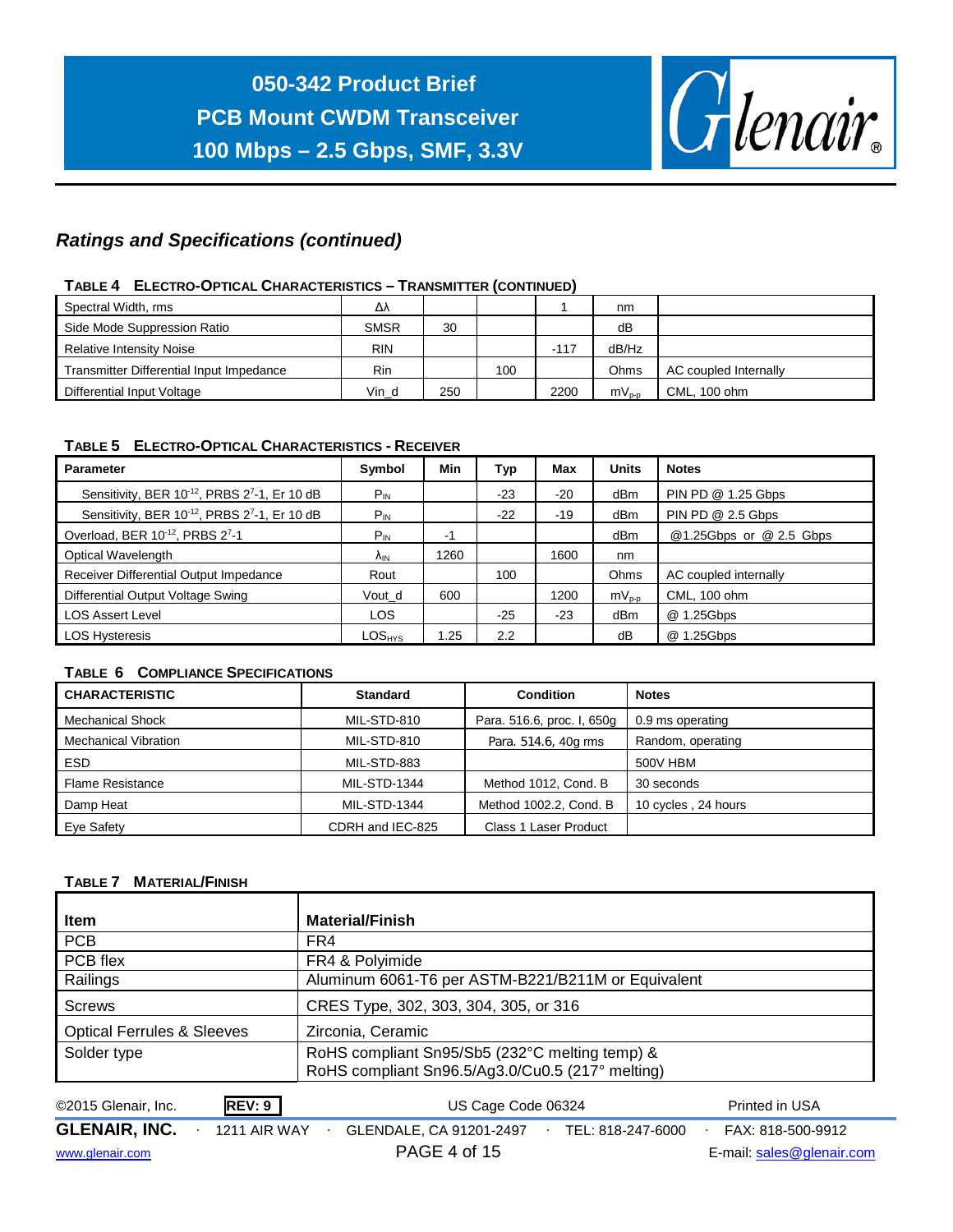

#### *FIGURE 1 - OUTLINE DRAWING CONTINUED (MARKING)*

LABELING:

Each unit will be shipped in an individual antistatic bag. The label on the antistatic bag shall in Arial size 10 black font and contain the following information:



| ©2015 Glenair, Inc.  |  | REV: 9              | US Cage Code 06324      |                   | Printed in USA            |
|----------------------|--|---------------------|-------------------------|-------------------|---------------------------|
| <b>GLENAIR, INC.</b> |  | <b>1211 AIR WAY</b> | GLENDALE, CA 91201-2497 | TEL: 818-247-6000 | FAX: 818-500-9912         |
| www.glenair.com      |  |                     | PAGE 5 of 15            |                   | E-mail: sales@glenair.com |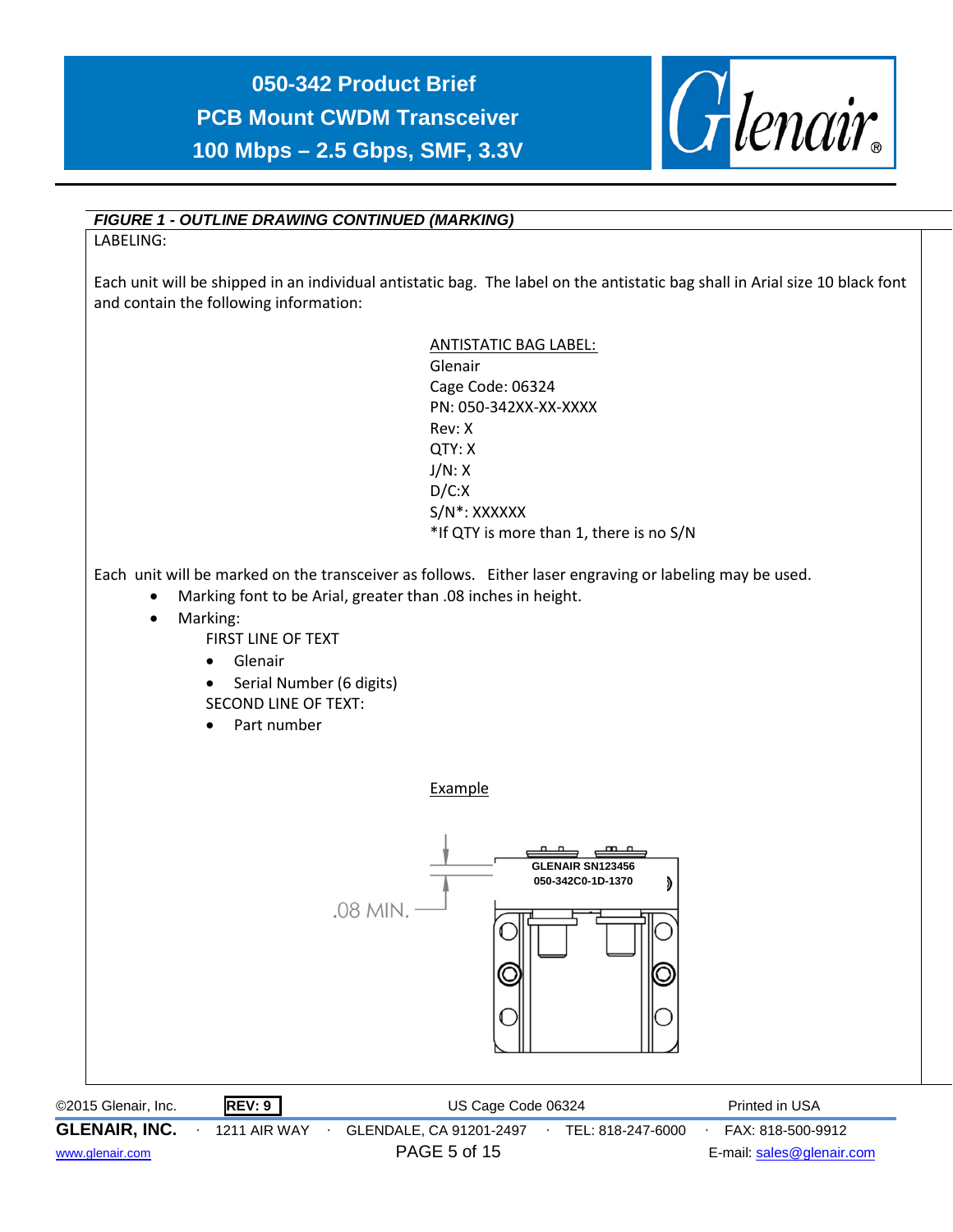

#### *FUNCTIONAL DESCRIPTION*



#### *TRANSMITTER SECTION*

Transmit Disable (Tx\_Disable)

The transmitter section of the transceiver accepts a TTL and CMOS compatible transmit disable control signal input that shuts down the transmitter optical output. A high signal disables the transmitter while a low signal allows normal transceiver operation. Also laser is disabled when TX Disable is open. In the event of a fault (e.g. eye safety circuit activated), cycling this control signal resets the module. Host systems should allow a 10ms interval between successive assertions of this control signal.

#### Transmit Fault (Tx\_Fault)

A catastrophic laser fault will activate the transmitter signal, TX\_FAULT, and disable the laser. This signal is an open collector output (pull-up required on the host board). A low signal indicates normal laser operation and a high signal indicates a fault. The TX\_FAULT will be latched high when a laser fault occurs and is cleared by toggling the TX DISABLE input or cycling the power of the transceiver. The transmitter fault condition can also be monitored via the 2wire serial interface (address A2, byte 110, bit 2).

| ©2015 Glenair, Inc.  | <b>REV: 9</b> | US Cage Code 06324      | Printed in USA    |                           |
|----------------------|---------------|-------------------------|-------------------|---------------------------|
| <b>GLENAIR, INC.</b> | 1211 AIR WAY  | GLENDALE, CA 91201-2497 | TEL: 818-247-6000 | FAX: 818-500-9912         |
| www.glenair.com      |               | PAGE 6 of 15            |                   | E-mail: sales@glenair.com |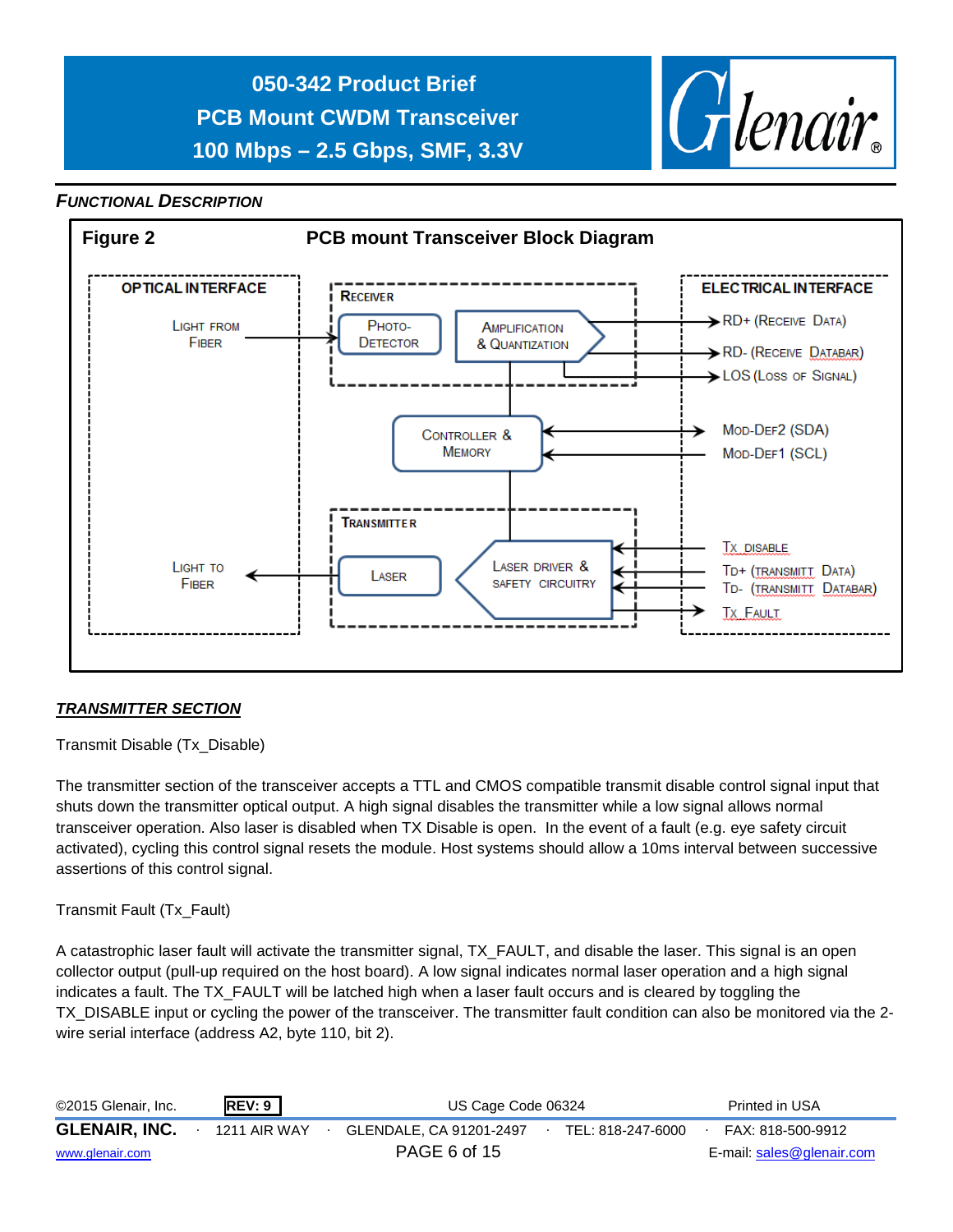

Eye Safety Circuit

The Transmitter section provides Class 1 eye safety by design and is compliant with US FDA CDRH AEL Class 1 and EN(IEC) 60825-1,2, EN60950 Class 1. The eye safety circuit continuously monitors optical output power levels and will disable the transmitter and assert a TX\_FAULT signal upon detecting an unsafe condition. Such unsafe conditions can be created by inputs from the host board (Vcc fluctuation, unbalanced code) or faults within the module.

#### *RECEIVER SECTION*

Receiver Loss of Signal (LOS)

The Loss Of Signal (LOS) output indicates an unusable optical input power level. The post-amplification IC includes transition detection circuitry which monitors the ac level of incoming optical signals and provides a TTL/CMOS compatible status signal to the host. A low LOS logic level indicates the presence of an optical input while a high LOS logic level indicates an unusable optical input. The LOS thresholds are factory-set so that a high output indicates a definite optical fault has occurred (e.g. failed transmitter, broken or disconnected fiber connection to the transceiver, etc.). The LOS can also be monitored via the 2-wire serial interface (address A2h, byte 110, bit 1).

#### *FUNCTIONAL I/O*

The PCB mount transceiver accepts industry standard differential signals such as LVPECL and CML within the scope of the SFP MSA. To simplify board requirements, transmitter bias resistors and ac coupling capacitors are incorporated, per SFF-8074i, and hence are not required on the host board. The module is AC-coupled and internally terminated.

Figure 3 illustrates a recommended interface circuit to link the PCB mount transceiver to the supporting Physical Layer integrated circuits.

The PCB mount transceiver interfaces with the host circuit board through twenty I/O pins identified by function in Table 8. The transceiver high speed transmit and receive interfaces requires SFP MSA compliant signal lines on the host board. The Tx\_Disable, Tx\_Fault, and Rx\_LOS lines require TTL lines on the host board (per SFF-8074i) if used. If an application chooses not to take advantage of the functionality of these pins, TX\_Disable need to be tied to GND, TX\_Fault and RX\_LOS do not need to be connected.

#### *Digital Diagnostic Interface and Serial Identification (EEPROM)*

The PCB mount transceiver is compatible with the SFF-8074i SFP specification and with SFF-8472, the SFP specification for Digital Diagnostic Monitoring Interface. Both specifications can be found at http://www.sffcommittee.org.

| ©2015 Glenair, Inc.  | <b>REV: 9</b> | US Cage Code 06324      | Printed in USA    |                           |
|----------------------|---------------|-------------------------|-------------------|---------------------------|
| <b>GLENAIR, INC.</b> | 1211 AIR WAY  | GLENDALE. CA 91201-2497 | TEL: 818-247-6000 | FAX: 818-500-9912         |
| www.glenair.com      |               | PAGE 7 of 15            |                   | E-mail: sales@glenair.com |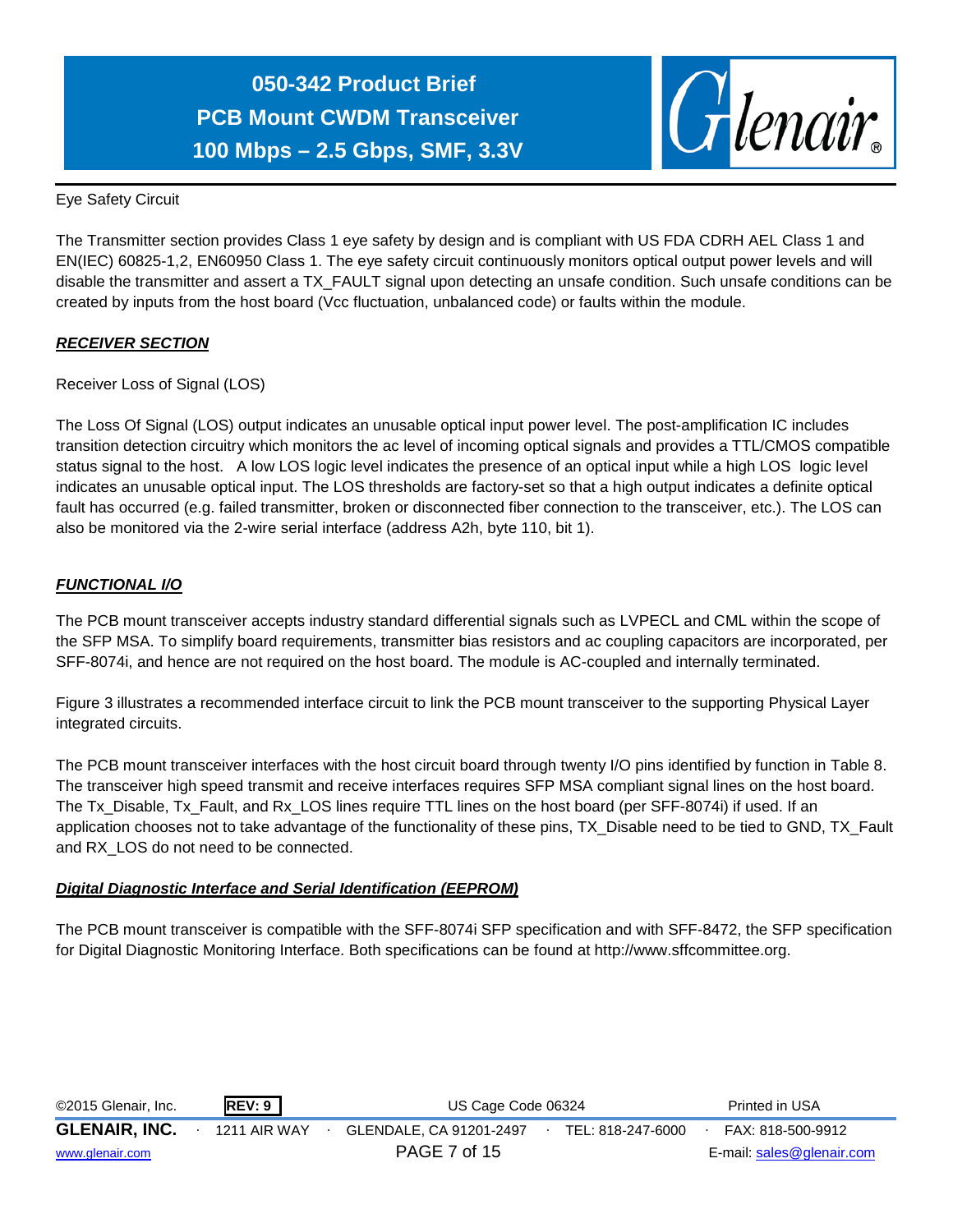





The PCB mount transceiver features EEPROM for Serial ID, which contains the product data stored for retrieval by host equipment. This data is accessed via the 2-wire serial EEPROM protocol in compliance with the industry standard SFP Multi-Source Agreement. The base EEPROM memory, bytes 0-255 at memory address 0xA0, is organized in compliance with SFF-8074i.

As an enhancement to the conventional SFP interface defined in SFF-8074i, the PCB mount Transceiver is compliant to SFF-8472 (digital diagnostic interface for optical transceivers). This new digital diagnostic information is stored in bytes 0- 255 at memory address 0xA2.Using the 2-wire serial interface defined in the MSA, the PCB mount Transceiver provides real time temperature, supply voltage, laser bias current, laser average output power and received input power. These parameters are internally calibrated, per the SFF-8472 MSA. The digital diagnostic interface also adds the capability to monitor for Transmitter Faults (TX\_FAULT), and monitor for Receiver Loss of Signal (RX\_LOS). The diagnostic

| ©2015 Glenair, Inc.  | REV: 9       | US Cage Code 06324      | Printed in USA    |                           |
|----------------------|--------------|-------------------------|-------------------|---------------------------|
| <b>GLENAIR, INC.</b> | 1211 AIR WAY | GLENDALE. CA 91201-2497 | TEL: 818-247-6000 | FAX: 818-500-9912         |
| www.glenair.com      |              | PAGE 8 of 15            |                   | E-mail: sales@glenair.com |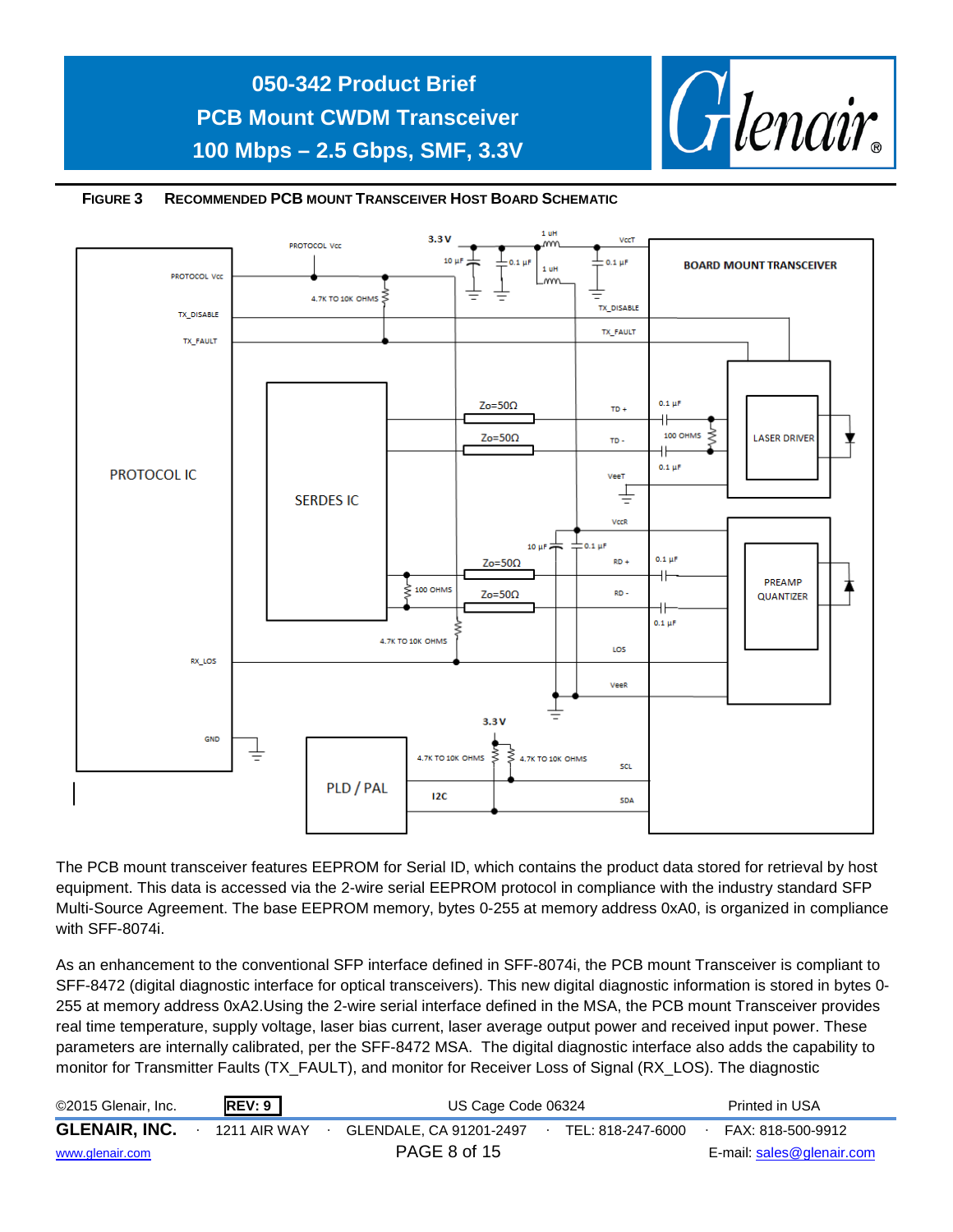

information provides the opportunity for Predictive Failure Identification, Compliance Prediction, Fault Isolation and Component Monitoring.

#### *Predictive Failure Identification*

The predictive failure feature allows a host to identify potential link problems before system performance is impacted. Prior identification of link problems enables a host to service an application via "fail over" to a redundant link or replace a suspect device, maintaining system uptime in the process. For applications where ultra-high system uptime is required, the PCB mount Transceiver provides a means to monitor two real-time laser metrics associated with observing laser degradation and predicting failure: average laser bias current (Tx\_Bias) and average laser optical power (Tx\_Power).

#### *Compliance Prediction*

Compliance prediction is the ability to determine if an optical transceiver is operating within its operating and environmental requirements. The PCB mount Transceiver provide real-time access to transceiver internal supply voltage and temperature, allowing a host to identify potential component compliance issues. Received optical power is also available to assess compliance of fiber cable plant and remote transmitter. When operating out of requirements, the link cannot guarantee error free transmission.

#### *Fault Isolation*

The fault isolation feature allows a host to quickly pinpoint the location of a link failure, minimizing downtime. For optical links, the ability to identify a fault at a local device, remote device or cable plant is crucial to speeding service of an installation. PCB mount Transceiver real-time monitors of Tx\_Bias, Tx\_Power, Vcc, Temperature and Rx\_Power can be used to assess local transceiver current operating conditions. In addition, status flag Rx Loss of Signal (LOS) is mirrored in memory and available via the two-wire serial interface.

#### *Component Monitoring*

Component evaluation is another use of the PCB mount Transceiver real-time monitors of Tx\_Bias, Tx\_Power, Vcc, Temperature and Rx\_Power. Potential uses are as debugging aids for system installation and design, and transceiver parametric evaluation for factory or field qualification. For example, temperature per module can be observed in high density applications to facilitate thermal evaluation of systems that incorporate this PCB mount transceiver

#### *Required Host Board Components*

A power supply noise rejection filter as describe in SFP MSA is required on the host PCB to meet data sheet performance. This is filter incorporates an inductor which should be rated to 400 mADC and 1 Ω series resistance or better. It should not be replaced with a ferrite. The required filter is illustrated in Figure 4. Also, the host PCB for the PCB mount transceiver requires 4.7 K to 10 KΩ pull-up resistors for TX\_FAULT, LOS, SCA and SDL lines.

| ©2015 Glenair, Inc.  | REV: 9       | US Cage Code 06324      | Printed in USA    |                           |
|----------------------|--------------|-------------------------|-------------------|---------------------------|
| <b>GLENAIR, INC.</b> | 1211 AIR WAY | GLENDALE, CA 91201-2497 | TEL: 818-247-6000 | FAX: 818-500-9912         |
| www.glenair.com      |              | PAGE 9 of 15            |                   | E-mail: sales@glenair.com |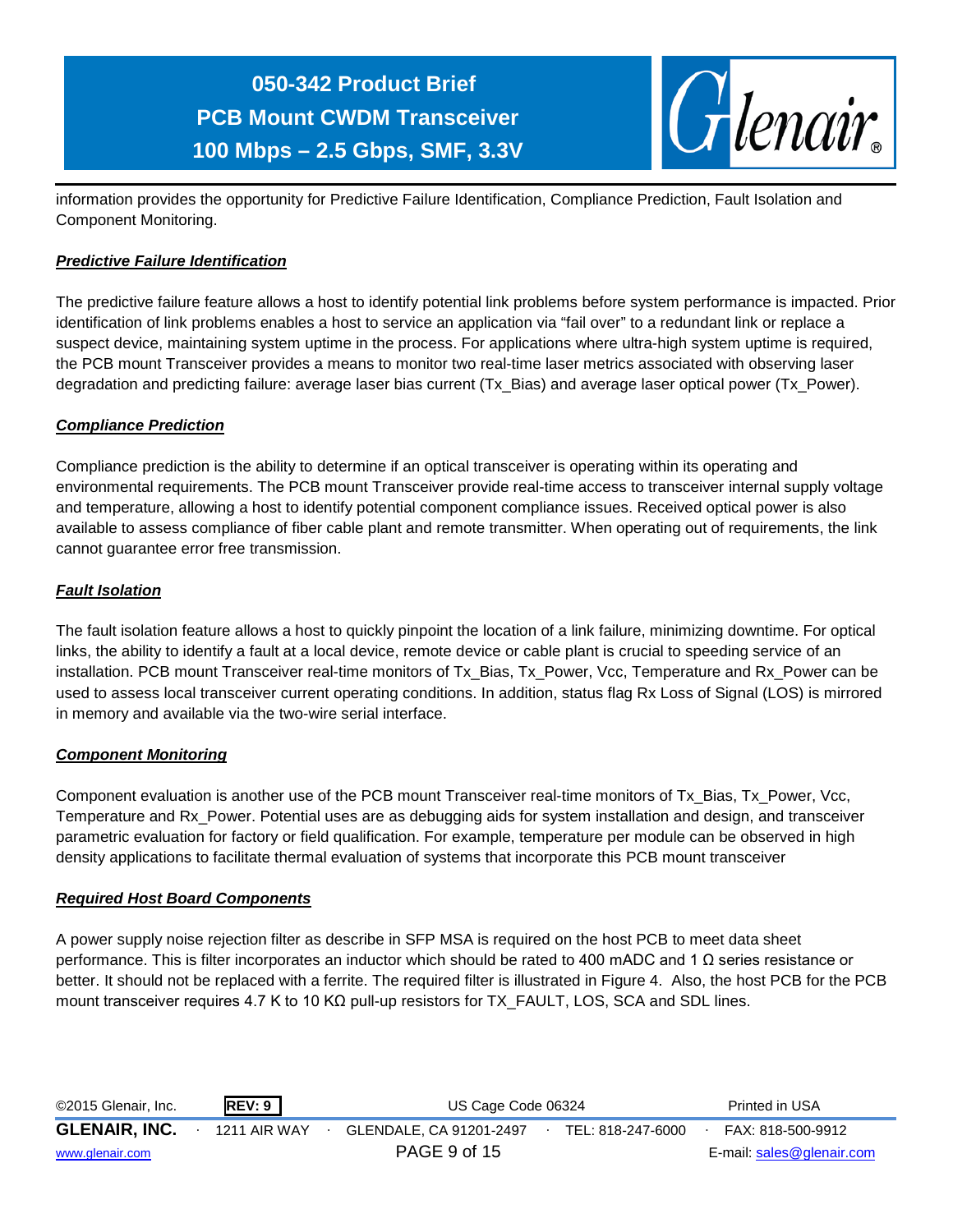

#### *Fiber Compatibility*

The transceiver is capable of transmission up to 10km with 9/125 μm fiber at 1.25Gbps data rate.

#### *Electrostatic Discharge (ESD)*

The Transceiver is compatible with ESD levels found in typical manufacturing and operating environments as described JEDEC EIA JESD22-A114, Class 1C (<2000Volts) HBM. Glenair recommends that devices are handled with ESD precautions to limit exposure to below 250V HBM.

There are two design cases in which immunity to ESD damage is important. The first case is during handling of the transceiver prior to insertion to the host board. To protect the transceiver, it's important to use standard industry ESD handling precautions. These precautions include using grounded wrist straps, work benches, and floor mats in ESD controlled areas. The ESD sensitivity of the Glenair PCB mount transceiver is compatible with typical industry production environments.

The second case to consider is static discharges to the exterior of the host equipment after installation, in which case the transceiver may be subject to system-level ESD requirements.

| ©2015 Glenair, Inc.  | REV: 9       | US Cage Code 06324      | Printed in USA    |                           |
|----------------------|--------------|-------------------------|-------------------|---------------------------|
| <b>GLENAIR, INC.</b> | 1211 AIR WAY | GLENDALE. CA 91201-2497 | TEL: 818-247-6000 | FAX: 818-500-9912         |
| www.glenair.com      |              | PAGE 10 of 15           |                   | E-mail: sales@glenair.com |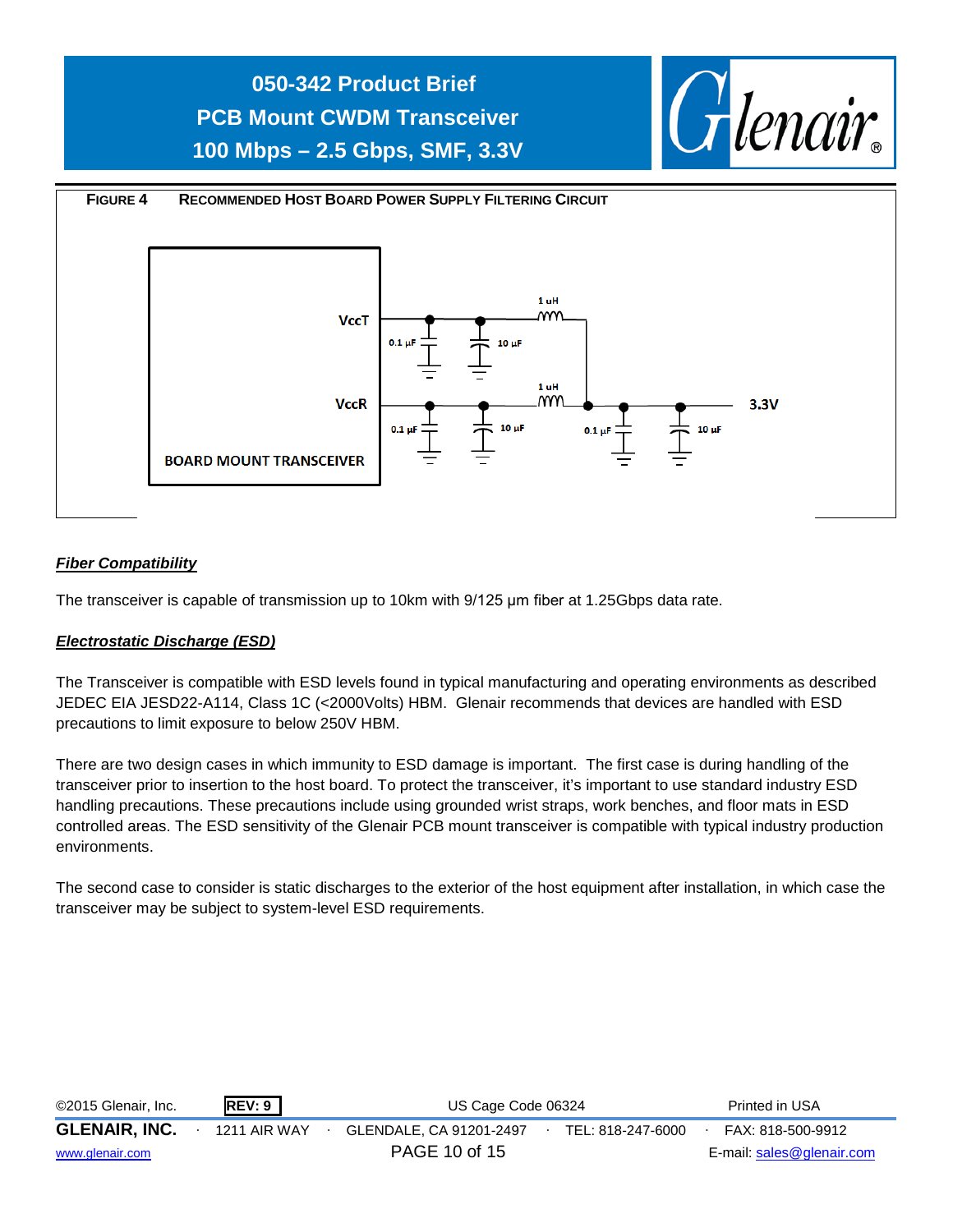

#### *Application Support*

To assist in the transceiver design and evaluation process, Glenair offers the following aids:

- Evaluation board & Product Manual, part number 050-329, which facilitates in the testing of the PCB mount transceiver.
- 3D Step file to support modeling of mechanical fit and routing
- PADS schematic and PCB layout library files that can be exported into customer's PCB software design program
- Applications Aid Example of PCB layout including details of high speed transmission designs

#### *Customer Manufacturing Processes*

This module is mounted with screws and interfaces with a high-speed low cost surface mount electrical connector residing on the host PC board. The PCB mount transceiver is not designed for aqueous wash, IR reflow, or wave soldering processes and should be mounted on the host board after host PC board has been through its assembly process.

| ©2015 Glenair, Inc.  | REV: 9       | US Cage Code 06324      | Printed in USA    |                           |
|----------------------|--------------|-------------------------|-------------------|---------------------------|
| <b>GLENAIR, INC.</b> | 1211 AIR WAY | GLENDALE, CA 91201-2497 | TEL: 818-247-6000 | FAX: 818-500-9912         |
| www.glenair.com      |              | PAGE 11 of 15           |                   | E-mail: sales@glenair.com |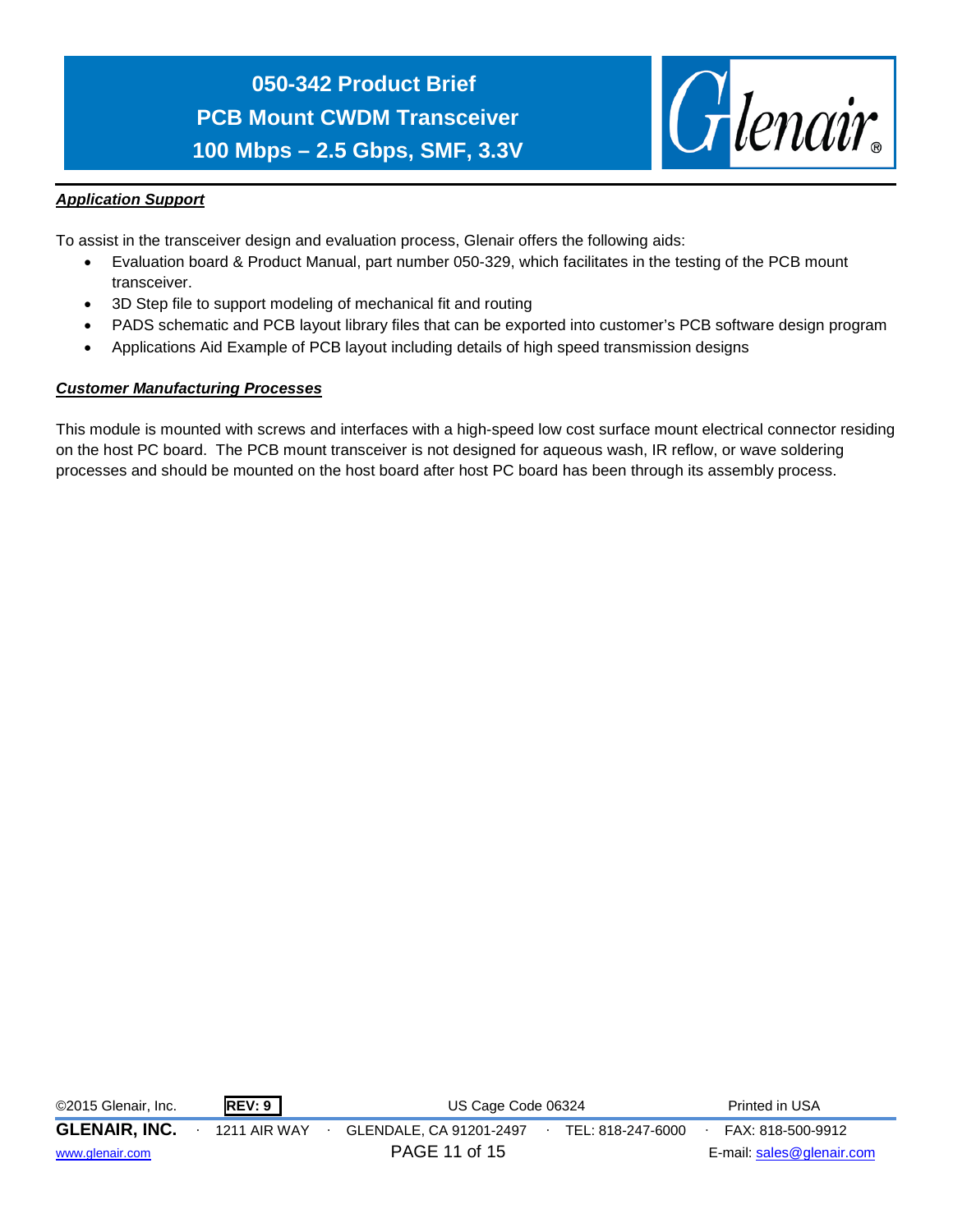

#### **TABLE 9 TWO-WIRE INTERFACE ID: DATA FIELDS – ADDRESS A0h Byte Decimal # Hex Data Notes Byte Decimal # Hex Data Notes 0** 80 Glenair PCB mount Transceiver **37** 00 Vendor OUI (NOT USED) **1** 04 Serial ID Module Definition **38** 00 Vendor OUI (NOT USED) **2** 80 "GC" Fiber Optic Connector **39** 00 Vendor OUI (NOT USED) **3** 00 **40** 30  $\degree$  Vendor Part Number ASCII Character (Note 5) **41 41** 35 **41 35 41 35 41 41 41 5 41 5 41 41 5 41 5 41 5 41 41 5 41 5 41 5 41 5 41 5 41 41 5 41 5 41 5 41 41 5 41 5 41 41 5 41 5 5** 00 **42** 30 "0" Vendor Part Number ASCII Character (Note 5) **6** 00 00 **43** 2D  $\blacksquare$  **43** 2D  $\blacksquare$  **43** 2D  $\blacksquare$  **43** 2D  $\blacksquare$  **43**  $\blacksquare$  **2D**  $\blacksquare$  **43**  $\blacksquare$  **43**  $\blacksquare$  **43**  $\blacksquare$  **43**  $\blacksquare$  **43**  $\blacksquare$  **43**  $\blacksquare$  **43**  $\blacksquare$  **43**  $\blacksquare$  **43**  $\blacksquare$  **43**  $\blacksquare$  **43**  $\bl$ **7** 00 **12** 12 13 14 **44** 33 3 3 3 3 3 3 3 3 44 5 3 44 5 3 44 5 3 45  $\frac{1}{2}$  Character (Note 5) **8** 00 **45** 34 "4" Vendor Part Number ASCII Character (Note 5) **9** 00 **46** 32 "2" Vendor Part Number ASCII Character (Note 5) **10** 00 **47** 43 "C" Vendor Part Number ASCII Character (Note 5) 11 01 Compatible with 8B/10B encoded data **48** 30 "0" Vendor Part Number ASCII Character (Note 5) **12** 32 BR, 5Gbps **49** 2D "-" Vendor Part Number ASCII Character (Note 5) **13** 00 **50** 31 "1" Vendor Part Number ASCII Character (Note 5) **14** 00 **51 14**  $\bullet$  **51 44**  $\bullet$  **15 1 21 CHARACTER CONFIDENT ASCII Character (Note 5) 15** 64 9/125 µm Fiber, 10km @ 1.25Gbps **52** 2D "-" Vendor Part Number ASCII Character (Note 5) **16** 00 **53** 31 "1" Vendor Part Number ASCII Character (Note 5) **17** 00 **54** 32 "2" Vendor Part Number ASCII Character (Note 5) **18** 00 **55** 37 "7" Vendor Part Number ASCII Character (Note 5) **19** 00 **56** 20 " Vendor REV Level ASCII Character (Note 5) 20 47 "G" Vendor NAME ASCII Character **57** 20 " " Vendor REV Level ASCII Character (Note 5) **21** 4C "L" Vendor NAME ASCII Character **58** 20 " " Vendor REV Level ASCII Character (Note 5) **22** 45 "E" Vendor NAME ASCII Character **59** 20 " " Vendor REV Level ASCII Character (Note 5) 23 4E "N" Vendor NAME ASCII Character **60** 60 04 Hex Byte of Laser Wavelength (Note 6) **24** 41 "A" Vendor NAME ASCII Character **61** F6 Hex Byte of Laser Wavelength (Note 6) **25** 49 "I" Vendor NAME ASCII Character **62** RESERVED **26** 52 "R" Vendor NAME ASCII Character **63** Check sum code for ID fields 0-62 (Note 7) **27** 20 "" Vendor NAME ASCII Character **64** 00 **28** 20 "" Vendor NAME ASCII Character **65** 1A Hardware TX\_Disable, TX\_Fault, & LOS **29** 20 "" Vendor NAME ASCII Character **66** 00 **30** 20 "" Vendor NAME ASCII Character **67** 00<br> **31** 20 "" Vendor NAME ASCII Character 68-83 **31** 20 " Vendor NAME ASCII Character **68-83** Serial Number, ASCII (Note 8)<br> **84-91** Date Code (Note 9) **32** 20 "" Vendor NAME ASCII Character **84-91** Date Code (Note 9) **33** 20 "" Vendor NAME ASCII Character **92** 68 Diagnostic Monitoring Type **34** 20 "" Vendor NAME ASCII Character **93** B0 Enhanced Options **35** 20 "" Vendor NAME ASCII Character **94** 05 SFF-8472 rev 11.0 **36** 00 **95 Checksum for bytes 64-94 (Note 7) 96-255** 00

Notes:

1. RESERVED.

2. RESERVED

3. RESERVED

4. RESERVED.

5. Table 1, Part number options/extensions. Temperature Screw Length Mod Codes, and the last "0" of the wavelength will not be added onto Digital Memory ID.

6. Laser wavelength is represented in 16 unsigned bits. The hex representation of 1310 nm is 051E. The hex representation of 850nm is 0352.

7. Addresses 63 and 95 are checksums calculated per SFF-8472 and SFF-8074, and stored prior to product shipment.

8. Addresses 68-83 specify the module's ASCII serial number and will vary by unit.

9. Addresses 84-91 specify the module's ASCII date code and will vary according to manufactured date-code.

| ©2015 Glenair, Inc.  | <b>REV: 9</b> | US Cage Code 06324      | Printed in USA    |                           |  |
|----------------------|---------------|-------------------------|-------------------|---------------------------|--|
| <b>GLENAIR, INC.</b> | 1211 AIR WAY  | GLENDALE, CA 91201-2497 | TEL: 818-247-6000 | FAX: 818-500-9912         |  |
| www.glenair.com      |               | PAGE 12 of 15           |                   | E-mail: sales@glenair.com |  |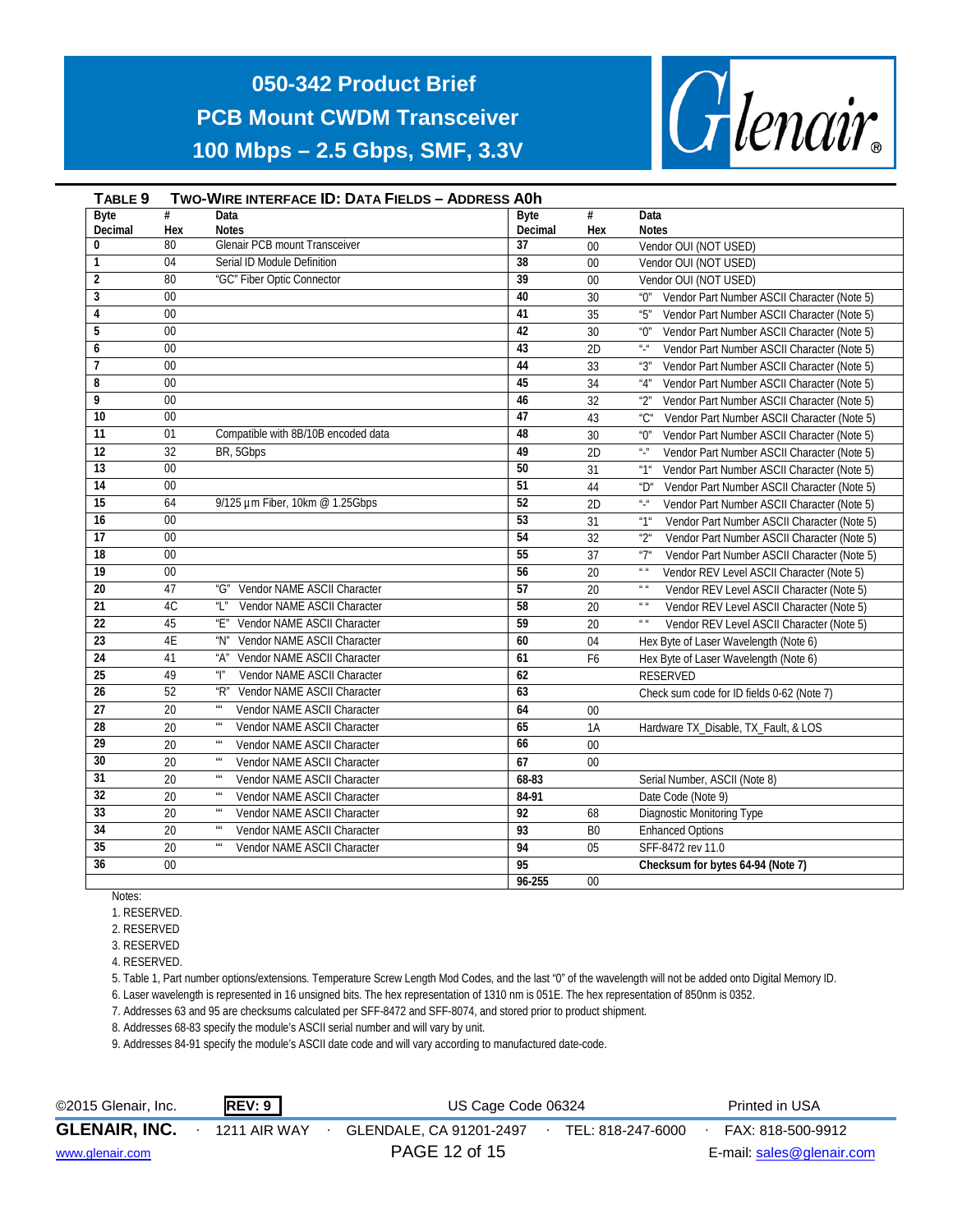

| Table 10        | Two-Wire interface ID: Data Fields - Address A2h is standard - other options available, see part number development |                 |                                        |          |                            |  |  |  |  |  |  |
|-----------------|---------------------------------------------------------------------------------------------------------------------|-----------------|----------------------------------------|----------|----------------------------|--|--|--|--|--|--|
| Byte $#$        | Data                                                                                                                | Byte $#$        | Data                                   | Byte $#$ | Data                       |  |  |  |  |  |  |
| Decimal         | <b>Notes</b>                                                                                                        | Decimal         | <b>Notes</b>                           | Decimal  | <b>Notes</b>               |  |  |  |  |  |  |
| 0               | Temp H Alarm MSB (Note 1)                                                                                           | 26              | TX Pwr L Alarm MSB (Note 4)            | 104      | Rx Pavg MSB (Note 5)       |  |  |  |  |  |  |
| $\mathbf{1}$    | Temp H Alarm LSB (Note 1)                                                                                           | 27              | TX Pwr L Alarm LSB (Note 4)            | 105      | Rx Pavg LSB (Note 5)       |  |  |  |  |  |  |
| $\overline{2}$  | Temp L Alarm MSB (Note 1)                                                                                           | 28              | TX Pwr H Warning MSB (Note 4)          | 106      | Reserved                   |  |  |  |  |  |  |
| 3               | Temp L Alarm LSB (Note 1)                                                                                           | 29              | TX Pwr H Warning LSB (Note 4)          | 107      | Reserved                   |  |  |  |  |  |  |
| 4               | Temp H Warning MSB (Note 1)                                                                                         | 30              | TX Pwr L Warning MSB (Note 4)          | 108      | Reserved                   |  |  |  |  |  |  |
| 5               | Temp H Warning LSB (Note 1)                                                                                         | 31              | TX Pwr L Warning LSB (Note 4)          | 109      | Reserved                   |  |  |  |  |  |  |
| 6               | Temp L Warning MSB (Note 1)                                                                                         | 32              | RX Pwr H Alarm MSB (Note 5)            | 110      | Status/Control             |  |  |  |  |  |  |
| $\overline{1}$  | Temp L Warning LSB (Note 1)                                                                                         | 33              | RX Pwr H Alarm LSB (Note 5)            | 111      | Reserved                   |  |  |  |  |  |  |
| 8               | Vcc H Alarm MSB (Note 2)                                                                                            | $\overline{34}$ | RX Pwr L Alarm MSB (Note 5)            | 112      | Flag Bits                  |  |  |  |  |  |  |
| 9               | Vcc H Alarm LSB (Note 2)                                                                                            | 35              | RX Pwr L Alarm LSB (Note 5)            | 113      | Flag Bits                  |  |  |  |  |  |  |
| 10              | Vcc L Alarm MSB (Note 2)                                                                                            | 36              | RX Pwr H Warning MSB (Note 5)          | 114      | Reserved                   |  |  |  |  |  |  |
| 11              | Vcc L Alarm LSB (Note 2)                                                                                            | 37              | RX Pwr H Warning LSB (Note 5)          | 115      | Reserved                   |  |  |  |  |  |  |
| 12              | Vcc H Warning MSB (Note 2)                                                                                          | 38              | RX Pwr L Warning MSB (Note 5)          | 116      | Flag Bits                  |  |  |  |  |  |  |
| 13              | Vcc H Warning LSB (Note 2)                                                                                          | 39              | RX Pwr L Warning LSB (Note 5)          | 117      | Flag Bits                  |  |  |  |  |  |  |
| $\overline{14}$ | Vcc L Warning MSB (Note 2)                                                                                          | 40-45           | Reserved                               | 118      | Reserved                   |  |  |  |  |  |  |
| 15              | Vcc L Warning LSB (Note 2)                                                                                          | 56-94           | <b>External Cal Constants (Note 4)</b> | 119      | Reserved                   |  |  |  |  |  |  |
| 16              | Tx Bias H Alarm MSB (Note 3)                                                                                        | 95              | Checksum for bytes 0-94                | 120-122  | Reserved                   |  |  |  |  |  |  |
| 17              | Tx Bias H Alarm LSB (Note 3)                                                                                        | 96              | Temperature MSB (Note 1)               | 123      | Reserved                   |  |  |  |  |  |  |
| 18              | Tx Bias L Alarm MSB (Note 3)                                                                                        | 97              | Temperature LSB (Note 1)               | 124      | Reserved                   |  |  |  |  |  |  |
| 19              | Tx Bias L Alarm LSB (Note 3)                                                                                        | 98              | Vcc MSB (Note 2)                       | 125      | Reserved                   |  |  |  |  |  |  |
| 20              | Tx Bias H Warning MSB (Note 3)                                                                                      | 99              | Vcc LSB (Note 2)                       | 126      | Reserved                   |  |  |  |  |  |  |
| $\overline{21}$ | Tx Bias H Warning LSB (Note 3)                                                                                      | 100             | TX Bias MSB (Note 3)                   | 127      | Reserved (Note 8)          |  |  |  |  |  |  |
| 22              | Tx Bias L Warning MSB (Note 3)                                                                                      | 101             | TX Bias LSB (Note 3)                   | 128-247  | Customer Writable (Note 9) |  |  |  |  |  |  |
| 23              | Tx Bias L Warning LSB (Note 3)                                                                                      | 102             | TX Power MSB (Note 4)                  | 248-255  | Vendor Specific            |  |  |  |  |  |  |
| 24              | TX Pwr H Alarm MSB (Note 4)                                                                                         | 103             | TX Power LSB (Note 4)                  |          |                            |  |  |  |  |  |  |
| 25              | TX Pwr H Alarm LSB (Note 4)                                                                                         |                 |                                        |          |                            |  |  |  |  |  |  |

Notes:

1. Temperature (Temp) is decoded as a 16 bit signed twos compliment integer in increments of 1/256 °C.

2. Supply voltage (VCC) is decoded as a 16 bit unsigned integer in increments of 100 μV.

3. Laser bias current (Tx Bias) is decoded as a 16 bit unsigned integer in increments of 2 μA.

4. Transmitted average optical power (Tx Pwr) is decoded as a 16 bit unsigned integer in increments of 0.1 μW.

5. Received average optical power (Rx Pwr) is decoded as a 16 bit unsigned integer in increments of 0.1 μW.

6. Bytes 55-94 are not intended from use but have been set to default values per SFF-8472.

7. Bytes 95 is a checksum calculated (per SFF-8472) and stored prior to product shipment.

8. Byte 127 accepts a write but performs no action (reserved legacy byte).

9. Bytes 128-247 are write enabled (customer writable).

| ©2015 Glenair, Inc.  | <b>REV: 9</b>       | US Cage Code 06324      |                   | Printed in USA            |
|----------------------|---------------------|-------------------------|-------------------|---------------------------|
| <b>GLENAIR, INC.</b> | <b>1211 AIR WAY</b> | GLENDALE, CA 91201-2497 | TEL: 818-247-6000 | FAX: 818-500-9912         |
| www.glenair.com      |                     | PAGE 13 of 15           |                   | E-mail: sales@glenair.com |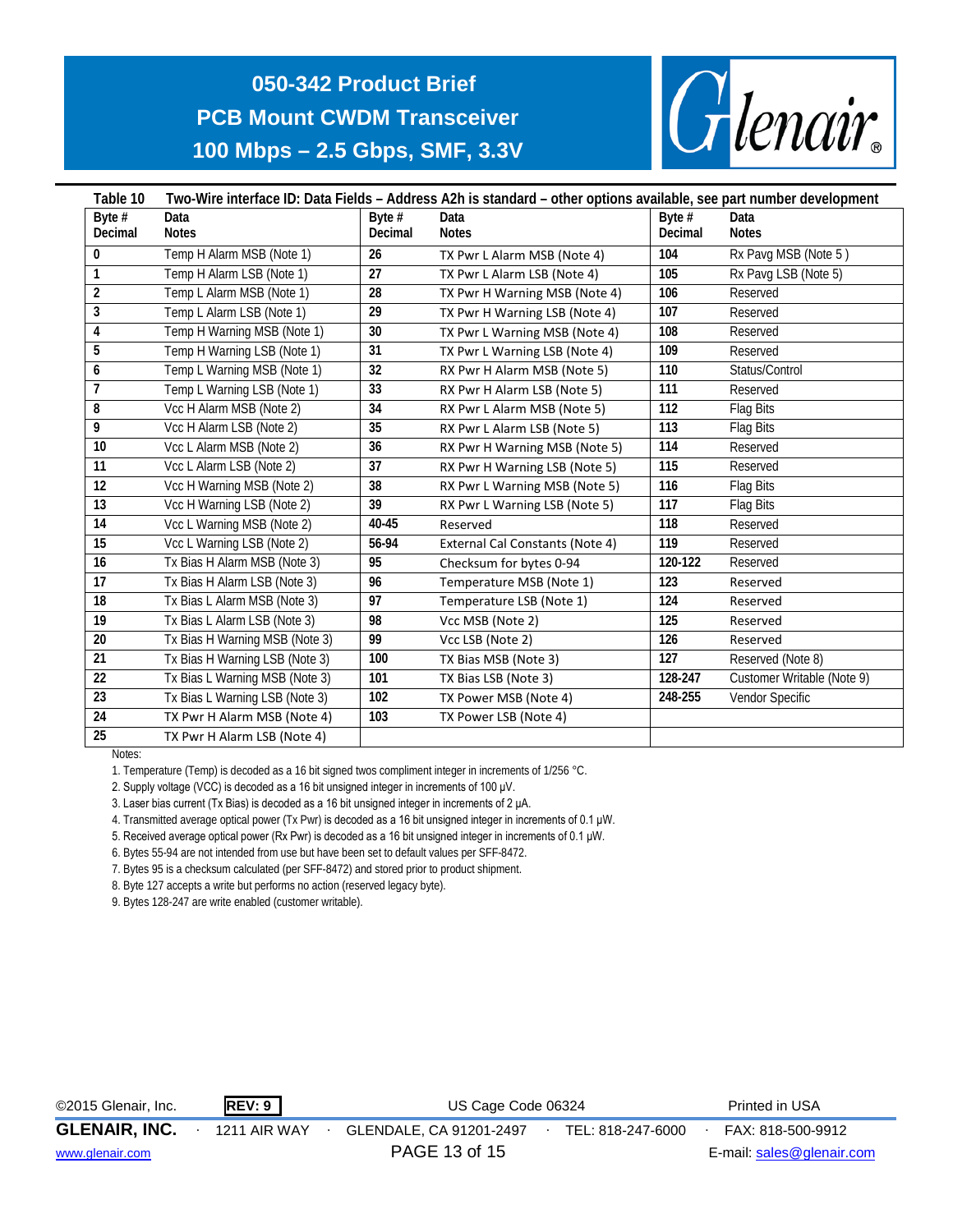

| TRANSCEIVER DIGITAL DIAGNOSTIC MONITOR CHARACTERISTICS (WHEN APPLICABLE)<br>TABLE 11 |               |           |              |                                                                                                                                                               |
|--------------------------------------------------------------------------------------|---------------|-----------|--------------|---------------------------------------------------------------------------------------------------------------------------------------------------------------|
| <b>PARAMETER</b>                                                                     | <b>SYMBOL</b> | MIN.      | <b>UNITS</b> | <b>NOTES</b>                                                                                                                                                  |
| Transceiver Internal Temperature<br>Accuracy                                         | Tint          | $\pm 3.0$ | °C           | Temperature is measured internal to the transceiver and is valid<br>from<br>-40°C to +85 °C case temperature                                                  |
| Transceiver internal Supply<br>Voltage accuracy                                      | VINT          | ±0.1      |              | Supply voltage is measured internal to the transceiver and can, with<br>less accuracy, be correlated to the voltage at the Vcc pin. Valid over<br>$3.3V + 5%$ |
| Transmitter Laser DC Bias Current                                                    |               |           |              |                                                                                                                                                               |
| Accuracy                                                                             | <b>IINT</b>   | ±10       | %            |                                                                                                                                                               |
| <b>Transmitted Average Optical</b>                                                   |               |           |              | Coupled into 50/125 mm MM fiber.                                                                                                                              |
| <b>Output Power Accuracy</b>                                                         | Pт            | $\pm 3.0$ | dB           | Valid from -1dBm to -10dBm                                                                                                                                    |
| Received Average Optical Input                                                       |               |           |              | Coupled from 50/125 mm MM fiber                                                                                                                               |
| Power Accuracy                                                                       | Pr            | ±3.0      | dB           | Valid from -24 dBm to - 1 dBm                                                                                                                                 |

| ©2015 Glenair, Inc.  | REV: 9       | US Cage Code 06324                           | Printed in USA            |
|----------------------|--------------|----------------------------------------------|---------------------------|
| <b>GLENAIR, INC.</b> | 1211 AIR WAY | GLENDALE, CA 91201-2497<br>TEL: 818-247-6000 | FAX: 818-500-9912         |
| www.glenair.com      |              | PAGE 14 of 15                                | E-mail: sales@glenair.com |